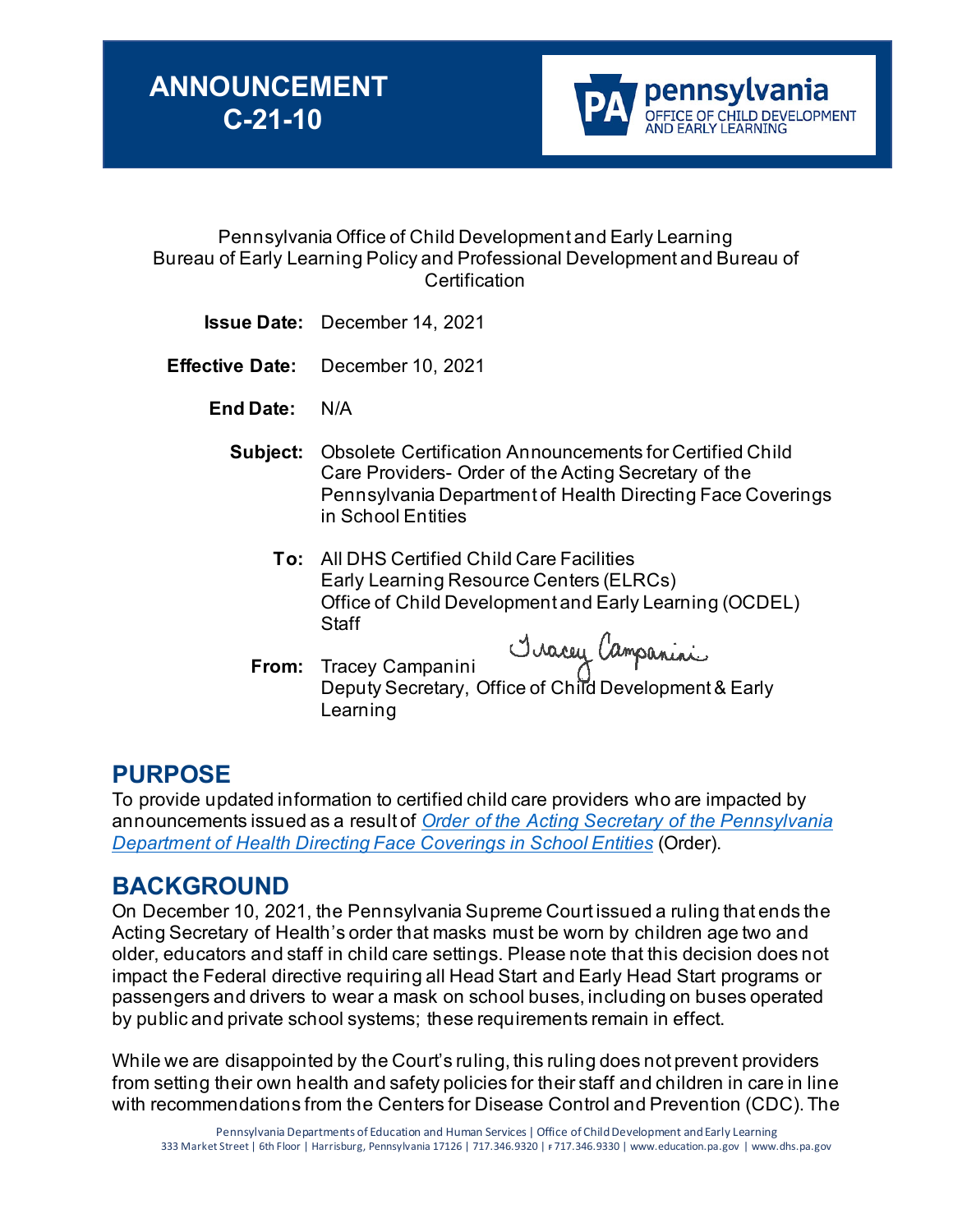

CDC's **[guidance for child care facilities](https://gcc02.safelinks.protection.outlook.com/?url=https%3A%2F%2Fr20.rs6.net%2Ftn.jsp%3Ff%3D001BDC96s8_YWMaLdH_7806l63-fjAi0nJw4vY7r6mzWMta4PnlkwApm3wGO4ewKx_Zj6TnxYDK0dEskSjKek1-XOiO0PzZdnZR8fP6A6hR8_tpWprWI7ND_Yo0mES_wg229gZfPYb5pwFQhVHxEUEP_XopAYHFCfyiUdR3fcJ9yzbDvlQHyr7BsPoPpD14XmY90xzUVJ0efd8287UJZK0Kv4HY3hv13EDMyYk8tMPidb57nPCuSMpsWw%3D%3D%26c%3Dxw-vq0f1kGDnMTY768hDtGCSLf-3JT10Zk4LBRplR0T1k2VaJHD3MQ%3D%3D%26ch%3DrTOFxmQpoa34bBzuSXnFuxKCww8wTvsC_BbWEpa9JH2Vy3lGFIeYcg%3D%3D&data=04%7C01%7Ckeshaw%40pa.gov%7C7d95293ba2604b7e7f5b08d9bc346c24%7C418e284101284dd59b6c47fc5a9a1bde%7C0%7C0%7C637747755604466280%7CUnknown%7CTWFpbGZsb3d8eyJWIjoiMC4wLjAwMDAiLCJQIjoiV2luMzIiLCJBTiI6Ik1haWwiLCJXVCI6Mn0%3D%7C3000&sdata=Cu7GqwR27R%2Fb1%2FRMnZpCOAbQbOTAhW6zLLef8%2BUSTgQ%3D&reserved=0)** at this time still recommends universal masking for children age 2 and older and staff regardless of vaccination status, specifically:

- **"Indoors:** CDC recommends universal masking in ECE programs for everyone two years of age and older, regardless of vaccination status.
- **Outdoors**: In general, people do not need to wear masks when outdoors. CDC recommends that people age 2 and older who are not fully vaccinated wear a mask in crowded outdoor settings or during activities that involve sustained **[close](https://gcc02.safelinks.protection.outlook.com/?url=https%3A%2F%2Fr20.rs6.net%2Ftn.jsp%3Ff%3D001BDC96s8_YWMaLdH_7806l63-fjAi0nJw4vY7r6mzWMta4PnlkwApm7jmC1XoUAUho5atQvCjpLIbuh0_owAsLUM_cZzzhDNotsulXNRdMddgOLIa9JJSruqsY_3HJmMMYWZPfXzfd05UKrH09QHsyb3LsHQmIsLk-rXi1yOILqnwvSL1ao6bNdDLgm6q0fT0qAl0-EMJwu6paYEa9gk6FnJ_UkwZzEQXyeWewhzlQpk_AityGd3WwacYWGgs0HuloLlC2m_a5fs%3D%26c%3Dxw-vq0f1kGDnMTY768hDtGCSLf-3JT10Zk4LBRplR0T1k2VaJHD3MQ%3D%3D%26ch%3DrTOFxmQpoa34bBzuSXnFuxKCww8wTvsC_BbWEpa9JH2Vy3lGFIeYcg%3D%3D&data=04%7C01%7Ckeshaw%40pa.gov%7C7d95293ba2604b7e7f5b08d9bc346c24%7C418e284101284dd59b6c47fc5a9a1bde%7C0%7C0%7C637747755604466280%7CUnknown%7CTWFpbGZsb3d8eyJWIjoiMC4wLjAwMDAiLCJQIjoiV2luMzIiLCJBTiI6Ik1haWwiLCJXVCI6Mn0%3D%7C3000&sdata=E2ohLVfNjPmw7UCKEzUc740Ftx%2Bpt80hmXuiihj2qJI%3D&reserved=0)  [contact](https://gcc02.safelinks.protection.outlook.com/?url=https%3A%2F%2Fr20.rs6.net%2Ftn.jsp%3Ff%3D001BDC96s8_YWMaLdH_7806l63-fjAi0nJw4vY7r6mzWMta4PnlkwApm7jmC1XoUAUho5atQvCjpLIbuh0_owAsLUM_cZzzhDNotsulXNRdMddgOLIa9JJSruqsY_3HJmMMYWZPfXzfd05UKrH09QHsyb3LsHQmIsLk-rXi1yOILqnwvSL1ao6bNdDLgm6q0fT0qAl0-EMJwu6paYEa9gk6FnJ_UkwZzEQXyeWewhzlQpk_AityGd3WwacYWGgs0HuloLlC2m_a5fs%3D%26c%3Dxw-vq0f1kGDnMTY768hDtGCSLf-3JT10Zk4LBRplR0T1k2VaJHD3MQ%3D%3D%26ch%3DrTOFxmQpoa34bBzuSXnFuxKCww8wTvsC_BbWEpa9JH2Vy3lGFIeYcg%3D%3D&data=04%7C01%7Ckeshaw%40pa.gov%7C7d95293ba2604b7e7f5b08d9bc346c24%7C418e284101284dd59b6c47fc5a9a1bde%7C0%7C0%7C637747755604466280%7CUnknown%7CTWFpbGZsb3d8eyJWIjoiMC4wLjAwMDAiLCJQIjoiV2luMzIiLCJBTiI6Ik1haWwiLCJXVCI6Mn0%3D%7C3000&sdata=E2ohLVfNjPmw7UCKEzUc740Ftx%2Bpt80hmXuiihj2qJI%3D&reserved=0)** with other people."

COVID-19 is still a threat and Acting Human Services Secretary Meg Snead strongly urge all providers to continue requiring mask use for children age 2 and older and educators and staff. Consistent and proper mask usage can limit transmission, protect individuals inside the facility and their families, and reduce the need to quarantine or consolidate entire classrooms due to exposures. Masking can help us continue some level of consistent and normal operations that provides stability to children, their families, and educators and staff. Especially in light of new variants, we must all continue to do our part to keep the children and families we serve as well as educators and staff safe in child care settings. Encouraging and supporting staff to get vaccinated and sharing resources about vaccination for children 5 and older is also important, especially while a vaccine is not available to our youngest children.

# **DISCUSSION**

In order to be responsive to Pennsylvania Supreme Court ruling on December 10, 2021, this Announcement serves as communication that the following announcements will **be obsolete**:

- Announcement C-21-07: [COVID-19 Policy Updates](https://s35729.pcdn.co/wp-content/uploads/2021/08/Announcement-C-21-07-Certified-Child-Care-Providers-Operating-Under-DOH-Order-Aug.31-FINAL.pdf)
- Announcement C-21-08: Compliance with Acting Secretary of Health's Face [Covering Order](https://www.pakeys.org/wp-content/uploads/2021/09/Announcement-C-21-08-Compliance-with-Acting-Secretary-of-Healths-Face-Covering-Order.pdf)

Any citations for regulatory violations issued pursuant 55 Pa. Code Chapters 3270, 3280, and 3290 pertaining to compliance with "pertinent laws and regulations" "general health and safety," and "child and adult health information for failure to comply with the Acting Secretary of Health's Order will be rescinded. These regulatory citations included:

- 55 Pa. Code § 3270.14, § 3270.21, § 3270.131(c), § 3270.131(d)(4), § 3270.151(c)(4)
- 55 Pa. Code § 3280.14, § 3280.20, § 3280.131(c), § 3280.131(d)(4), §3280.151(c)(4)
- 55 Pa. Code § 3290.18, § 3290.131(c), § 3290.131(d)(4), § 3290.151(c)(4)